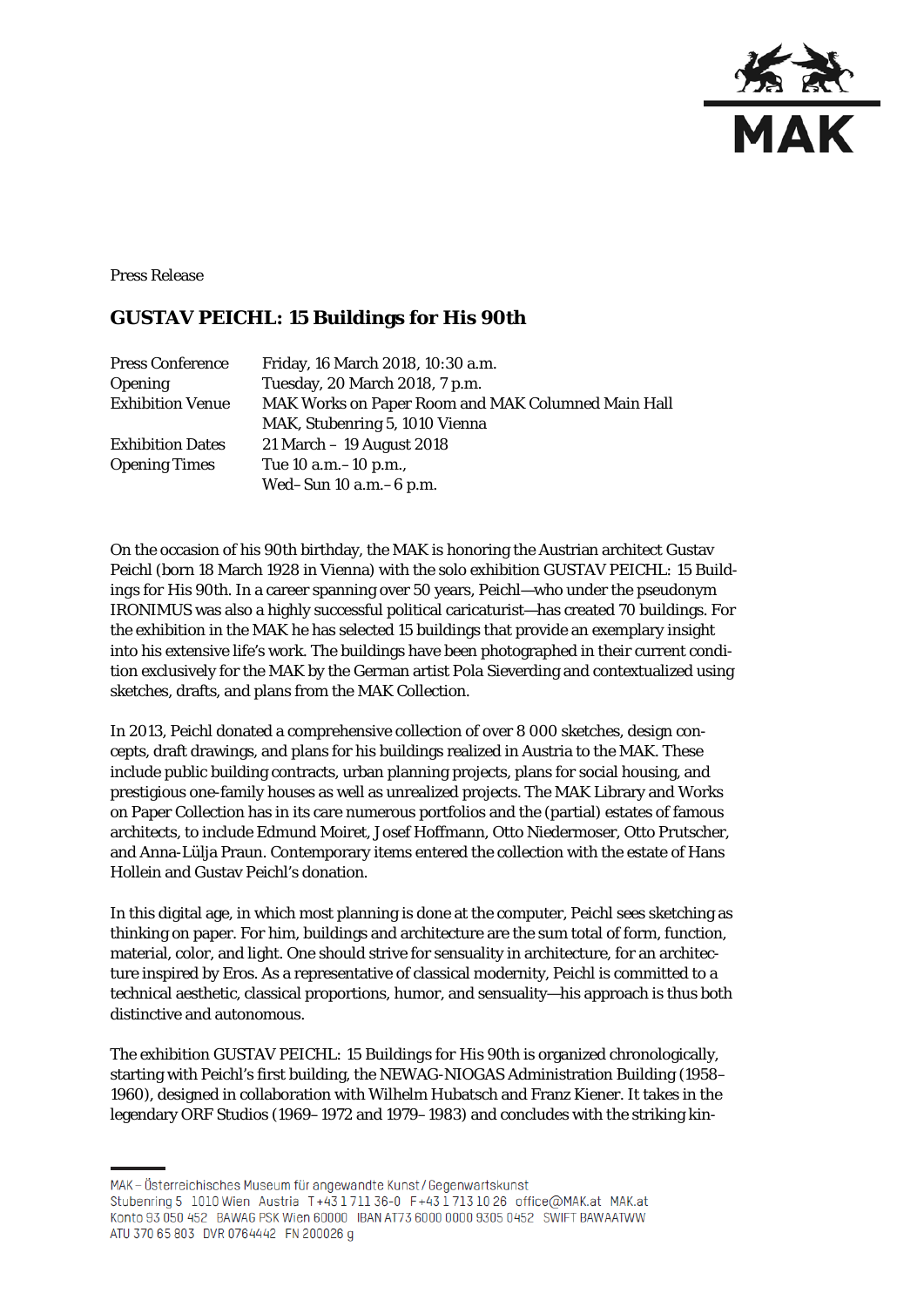

dergarten designed for the German Parliament and located on the banks of the Spree in Berlin (1997–1999). The sketches, drafts, and submitted plans are for the most part being shown to the public for the first time.

Artist Pola Sieverding's photographs create unusual perspectives, emphasizing the strong materiality and incisive language of form of Peichl's architecture. The original drafts and construction plans, some of them sixty years old, are juxtaposed with photographs of the final results, buildings that to this day shape the locations, towns, and landscapes in which they stand. Visitors thus have an opportunity of understanding Peichl's artistic work from two perspectives: on the one hand through his preliminary sketches and designs, and on the other through contemplation of the finished buildings in their present, still existing form.

Peichl's fine instinct for architectural trends is apparent *inter alia* in his design for the Atrium School Krim in Döbling, Vienna (1961–1962). White walls, flat roofs, and open glass surfaces impart a distinctive character to a building designed to foster community and communication. This sense of community is heightened in the Dominican Nunnery School in Hietzing, Vienna (1963–1965), for which Peichl created small residential communities.

A key work in his oeuvre is the Satellite Earth Station in Graßnitz in Styria (1976–1979), which is impressively integrated into the landscape. Peichl succeeded in creating a perfect symbiosis of architecture and technology by constructing the high-tech plant underground and covering it with a grassy hill. But Peichl owes his reputation as an architect above all to the ORF Studios, all of which follow the same formal principle: segments of a circle arranged around a central area.

In Germany too Peichl has enjoyed great success: in the framework of the International Building Exhibition (IBA) in Berlin, he won the competition to design the Phosphate Elimination Plant in Tegel, Berlin (1980–1985). He also designed the Bundeskunsthalle [Art and Exhibition Hall of the Federal Republic of Germany] in Bonn (1986–1992), the Städel Museum in Frankfurt am Main (1987–1990), and the Werkraumtheater of the Münchner Kammerspiele in Munich (1990–1993). These buildings are included in the exhibition in the form of a loan from the Berlin Academy of Arts, that since 2013 has been the custodian of some 3 100 sketches, drawings, plans, and models of Peichl's building projects in Germany. Piechl twice participated in the Venice Bienniale of Architecture, as well as the Kassel documenta. He has been awarded numerous international prizes, to include the Reynolds Memorial Award. From 1973 to 1996, he was a professor at the Academy of Fine Arts Vienna, and from 2002 to 2003 a guest professor at the Harvard School of Design in Boston.

Press photos are available for download at MAK.at/presse.

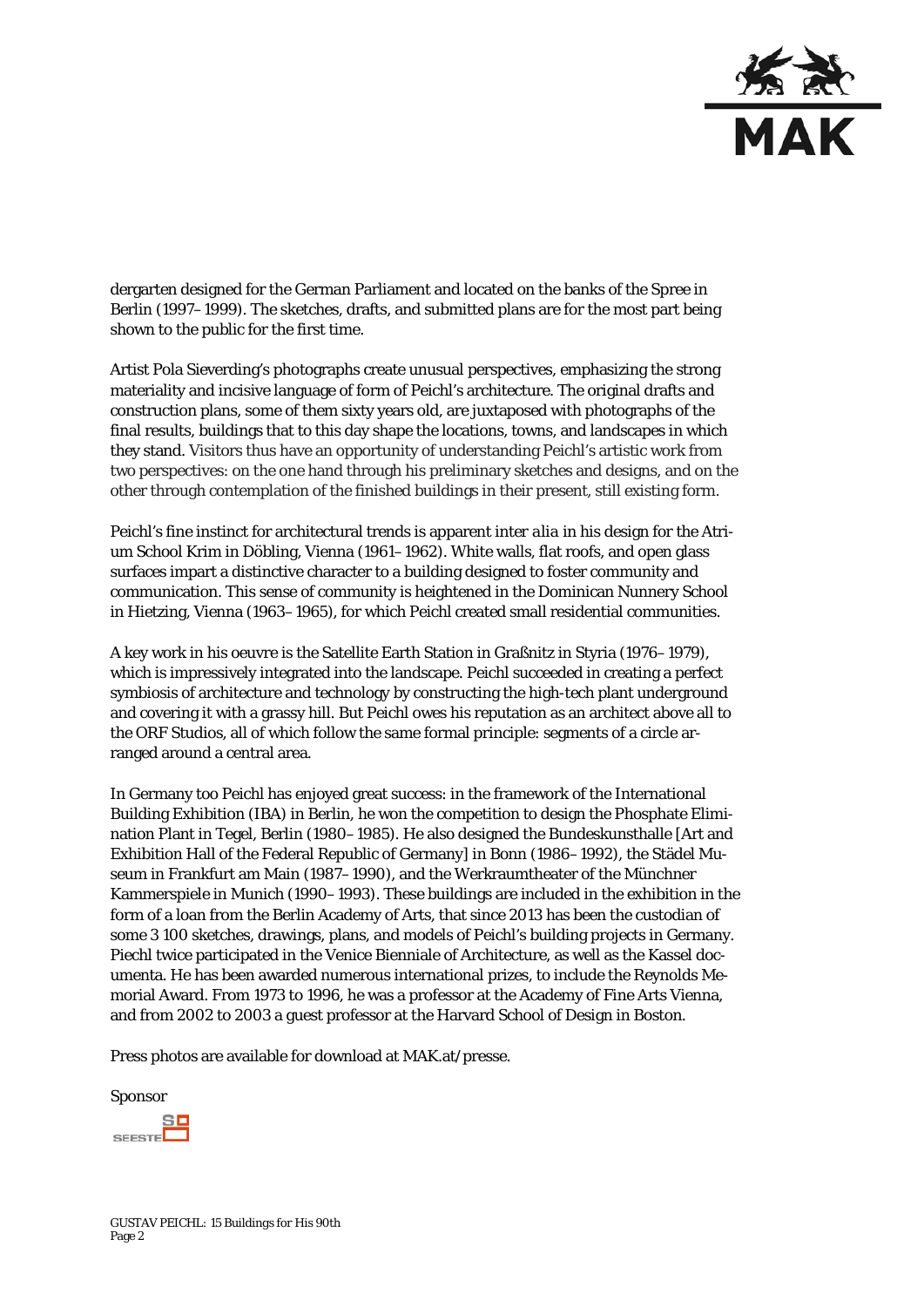

# **ACCOMPANYING PROGRAM**

# **WEDNESDAYS at the MAK**

Guided tour through the exhibition followed by further discussion at the restaurant Salonplafond im MAK Wed, 21 Mar 2018, 3 p.m. Please register at MAK.at/gustavpeichl

#### **Curator-Guided Tours**

with Kathrin Pokorny-Nagel, Head, MAK Library and Works on Paper Collection/Archive Thu, 22 Mar 2018, 5 p.m.

#### **Dialogue Tours**

with students and colleagues of Gustav Peichl Tue, 10 Apr 2018, 6 p.m., with Martin Kohlbauer, Architect Tue, 8 May 2018, 6 p.m., with August Sarnitz, Architect

#### **MINI MAK Tour**

Guided tour for the whole family (ages  $4+$ ) **A Real Architect Turns 90** Sun, 15 Apr 2018, 11 a.m. Please register at MAK.at/gustavpeichl

# **MAK Design Kids**

Workshop for 8- to 12-year-olds (unaccompanied) **Become your own architect—DI Anton Stein is here to help** Sat, 21 Apr 2018, 2–4 p.m. (please register by Thu, 19 Apr 2018 at MAK.at/gustavpeichl) Sat, 5 May 2018, 2–4 p.m. (please register by Thu, 3 May 2018 at MAK.at/gustavpeichl)

# **MAK on TOUR**

Guided tour through the exhibition followed by a visit at the EVN headquarter and evn collection in Maria Enzersdorf Fri, 20 Apr 2018, 2–6:30 p.m. Fri, 25 May 2018, 2–6:30 p.m. Please register at MAK.at/gustavpeichl